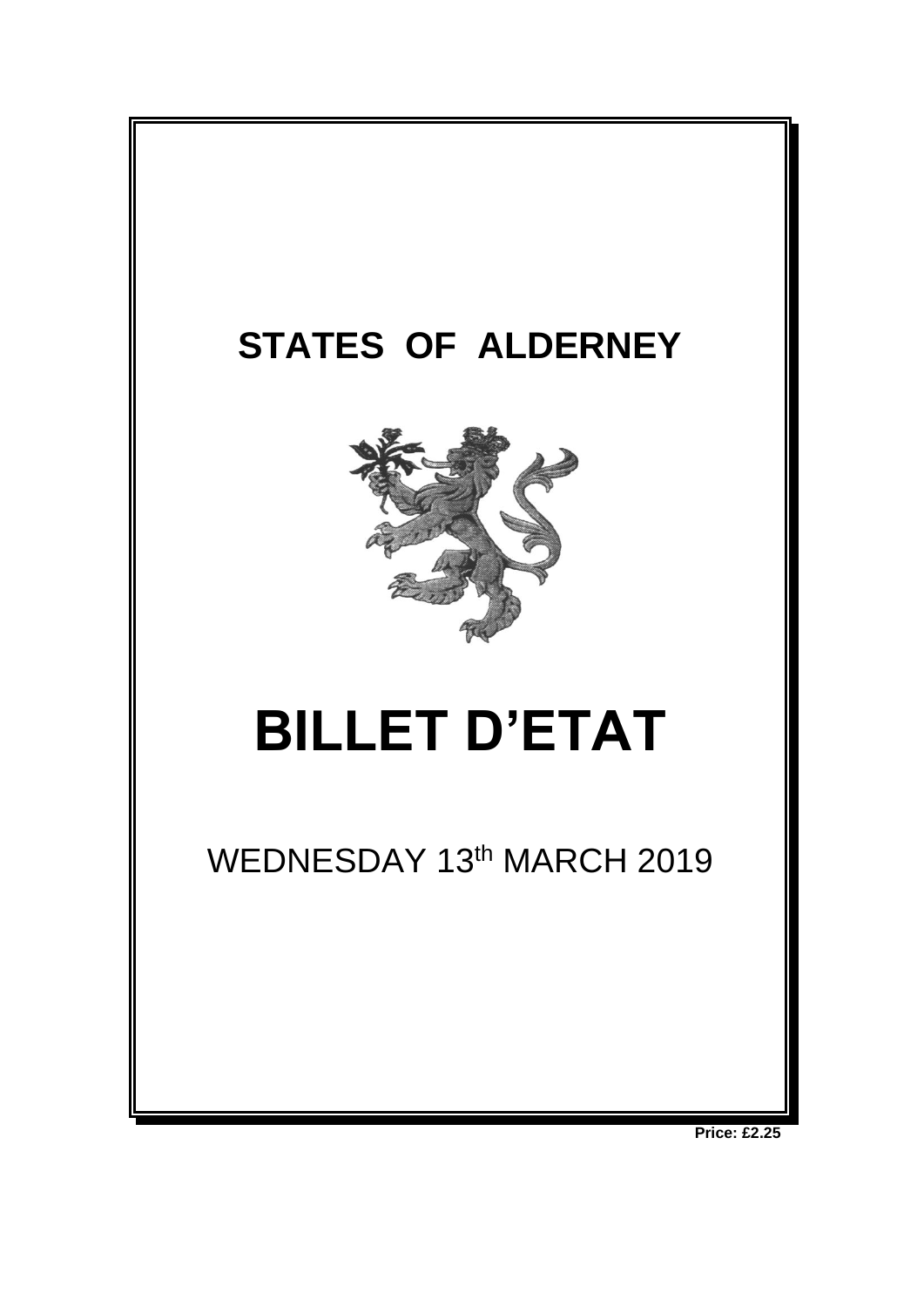# **STATES OF ALDERNEY**

## **BILLET D'ETAT**

# **FOR WEDNESDAY 13TH MARCH 2019**

Members of the States:

I have the honour to inform you that the Meeting of the States will be held at 5:30 pm on Wednesday 13<sup>th</sup> March 2019. This will be preceded by the People's Meeting, which will be held on Wednesday 6<sup>th</sup> March 2019 at 7:00 pm in the Island Hall.

> W Stuart Trought President

### **Item l Chief Pleas**

**Persons whose names are included on the Register of Voters and who have given due notice will address the States on matters of public interest.**

### **Item II The Motor Vehicles (International Circulation) (Alderney) (Brexit) Regulations, 2019**

The following letter was received from Mr Dent, Chairman of the Policy and Finance Committee:-

*"These Regulations are made in consequence of the withdrawal of the United Kingdom from the EU and the resulting necessity for International Driving Permits (IDPs) to be issued by the Committee for the Environment & Infrastructure ("the Committee") on behalf of Alderney and other Bailiwick residents who wish to drive in Europe.*

*The Committee issues domestic driving licences to all Bailiwick residents under the Driving Licences (Guernsey) Ordinance, 1995, made under the Motor Taxation and Licensing (Guernsey) Law, 1987 ("the 1987 Law"). However, the Motor Vehicles (International Circulation) (Guernsey) Law, 1956 ("the 1956 Law"),*  and the Motor Vehicles (International Circulation) (Alderney) Ordinance, 1961 *("the 1961 Ordinance"), made under the 1956 Law, were drafted at a time when Alderney was a separate jurisdiction for the purposes of driver licensing, and made provision for IDPs to be issued by the Treasurer.*

*The Motor Vehicles (International Circulation) (Guernsey and Alderney) (Brexit) Regulations, 2019, to be made by the Guernsey Policy & Resources Committee, will repeal the 1956 Law and incorporate the enabling powers relating to these matters into the 1987 Law; and will also provide that the Motor Vehicles*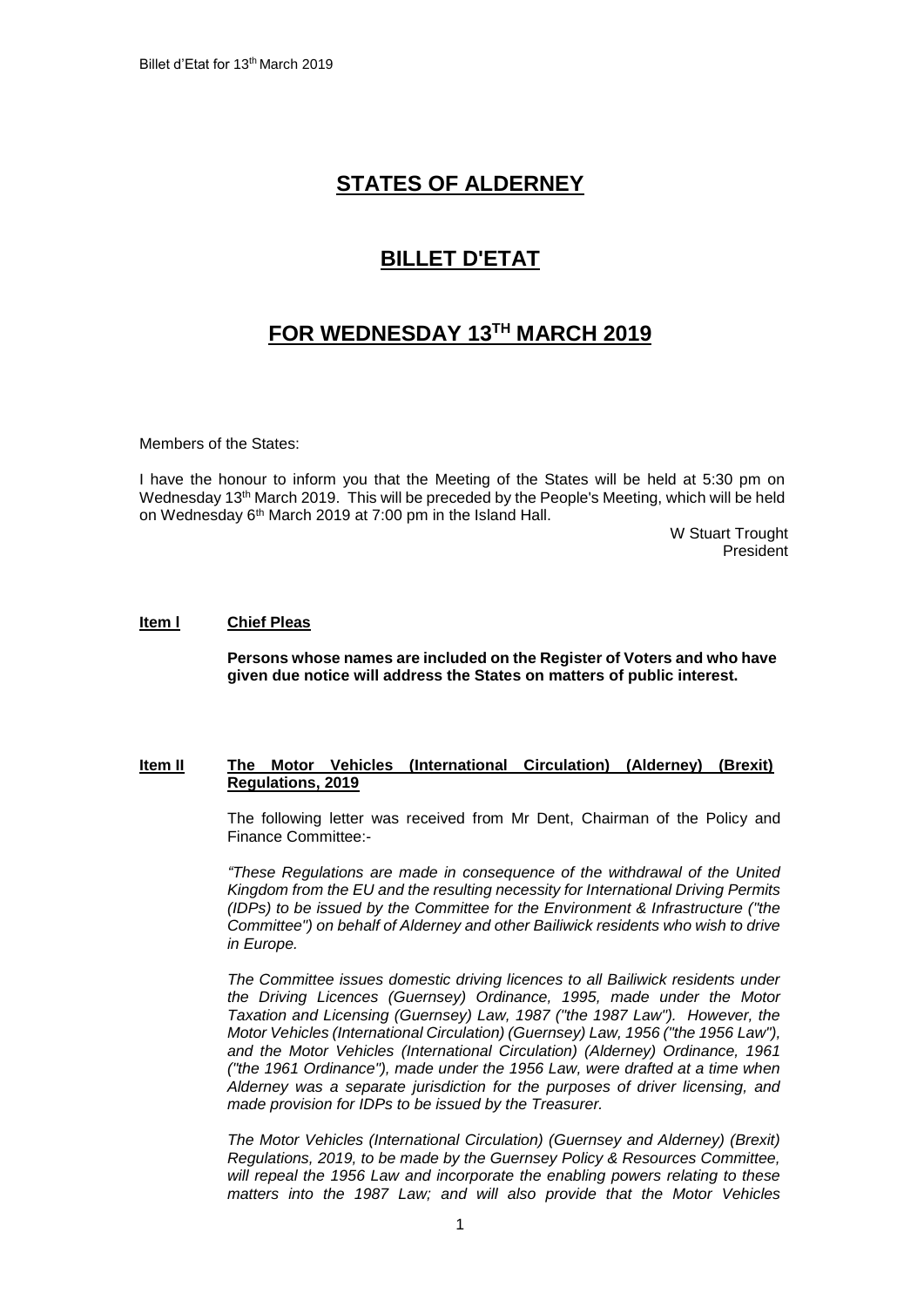*(International Circulation) (Guernsey) Ordinance, 1974 will henceforth apply to Alderney. The effect of these legislative changes will give clarity to the power of the Committee to issue IDPs for Alderney residents as well as for Guernsey and Sark residents.* 

*The purpose of these Regulations is to repeal the 1961 Ordinance which, in the circumstances described above, is no longer applicable. These Regulations will come into force on the same day as the Ordinance which inserts the new enabling power into the 1987 Law.* 

*The Policy and Finance Committee considered and approved unanimously the proposal to introduce these regulations at its meeting of 15th January, 2019. Subsequently 'The Motor Vehicles (International Circulation) (Alderney) (Brexit) Regulations, 2019' were made and signed at the Policy and Finance Committee meeting of 19th February, 2019, on receipt of a Law Officer's certificate under*  section 5(3) of the European Union (Brexit) (Bailiwick of Guernsey) Law, 2018, *provided to Committee certifying (inter alia) that the enactment of the regulations is necessary or expedient in consequence of Brexit and in the public interest.*

*I* would be grateful if you would place the Motor Vehicles (International Circulation) *(Alderney) (Brexit) Regulations, 2019 before the next meeting of the States of Alderney with an appropriate proposition.*

*Mr James Dent, Chairman"*

Mr J Dent, Chairman Mr D Earl, Deputy Chair Mr S Roberts Mr G McKinley OBE Mr M Dean Mr A Snowdon Mr L Jean Mr C Harris Mr K Gentle Ms A Burgess

**The States of Alderney is asked to resolve that 'The Motor Vehicles (International Circulation) (Alderney) (Brexit) Regulations, 2019' not be annulled.**

#### **Item III The Speed Trials (Alderney) Ordinance, 2019**

The following letter was received from Mr McKinley, Chairman of the General Services Committee:-

*"I am pleased to be able to report that the Guernsey Kart and Motor Club applied to the General Services Committee for permission to organise a three-day Sprint and Hill Climb event from the 12th to the 14th September this year. The Committee at its meeting on 22nd January 2019, having delegated permission to the Chief Executive's office, has noted the times and dates of the event and raised no objection.* 

*The Speed Trials (Alderney) Ordinance will allow competing vehicles to exceed the statutory speed limit and permit the closure along the course (a) on the road extending from Whitegates (Hammond Memorial) to Route des Mielles (Corblets Bay car park), (b) the road extending from Le Grand Val (Judges Pond) to Tourgis Hill and (c) Tourgis Hill along the extent of the Hill Climb course, from the road*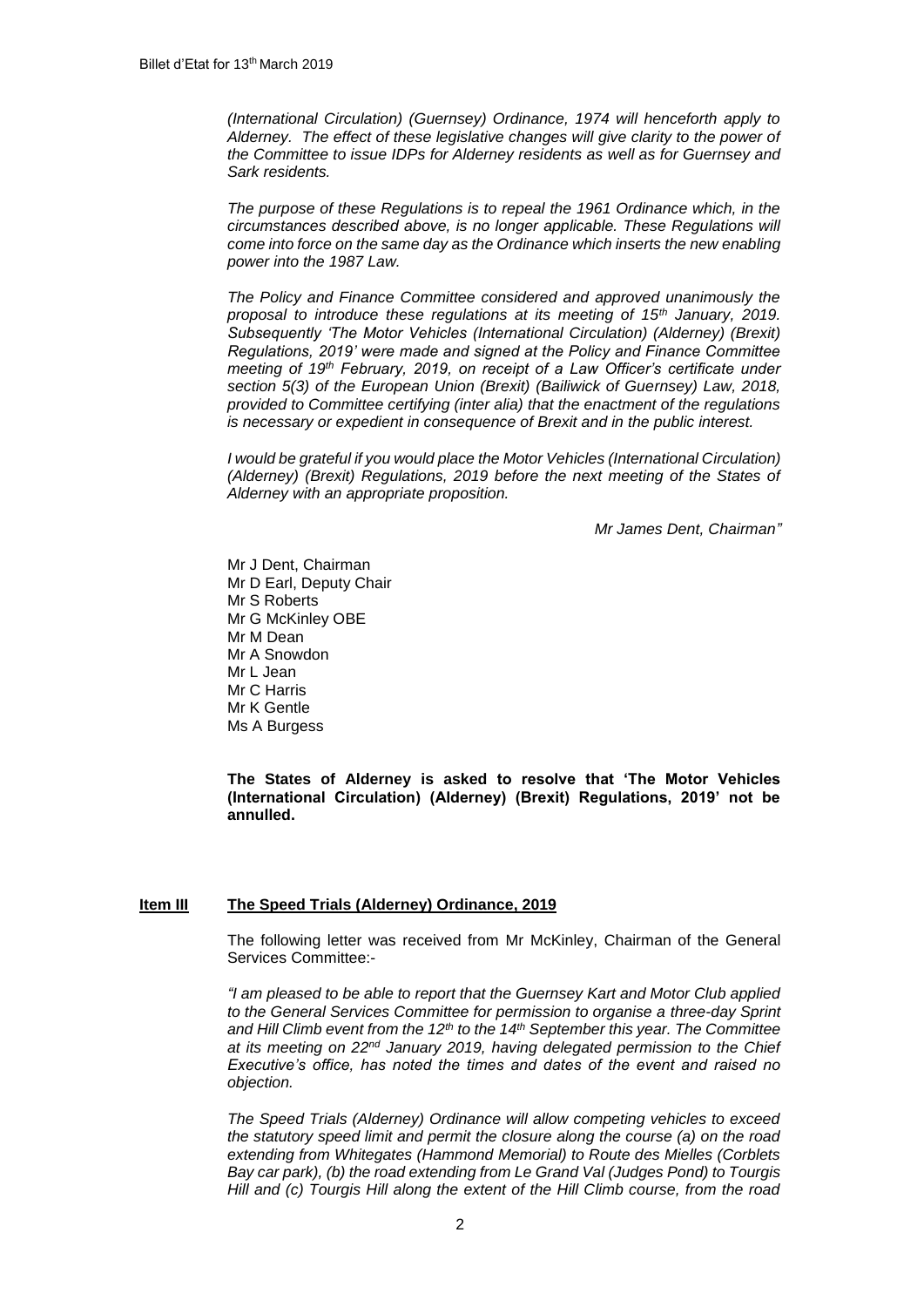*junction of the Petit Val with Route de Picaterre to the junction of Tourgis Hill Road with Le Grand Val.*

*As in past years, the Guernsey Kart and Motor Club has undertaken to put in place all necessary safety precautions and to liaise with the Police, Ambulance and Fire Service for these events.*

*I would be grateful if 'The Speed Trials (Alderney) Ordinance, 2019' is placed before the States of Alderney at its next meeting together with an appropriate proposition.*

*Mr Graham McKinley OBE, Chairman"*

Mr G McKinley OBE, Chairman Ms A Burgess, Deputy Chair Mr M Dean Mr K Gentle Mr C Harris Mr S Roberts

**The States of Alderney is asked to approve "The Speed Trials (Alderney) Ordinance, 2019"**

#### **Item lV Building and Development Control Committee Mandate**

The following letter was received from Mr Dean, Chairman of the Building and Development Control Committee:-

*"The mandate approved at the January meeting of the States of Alderney in 2017 for the Building and Development Control Committee was as follows:*

*To be the Authority for approving plans in both the public and private sector;*

*To administer The Building and Development Control (Alderney) Law, 2002, as amended;*

*To be the Committee to make recommendations to the States (of Alderney) on the maximum number of dwellings to be permitted in any given period in accordance with Section 15 of The Building & Development Control (Alderney) Law, 2002;*

*To administer Building Regulations made under the provisions of The Building & Development Control (Alderney) Law, 2002, and any other law or laws by which they may be replaced.* 

*To be responsible for the preparation of a policy and strategy for environmental conservation and ecology on the Island"*

*Since the January 2017 meeting of the States there has been a number of*  amendments to The Building and Development Control (Alderney) Law, 2002, *(the Law) relating to housing policy, fees and the review of the Land Use Plan<sup>1</sup> for the island.*

*As part of the review and subsequent amendment to the Law, Section 15, relating to the maximum number of new dwellings permitted to be constructed on island,*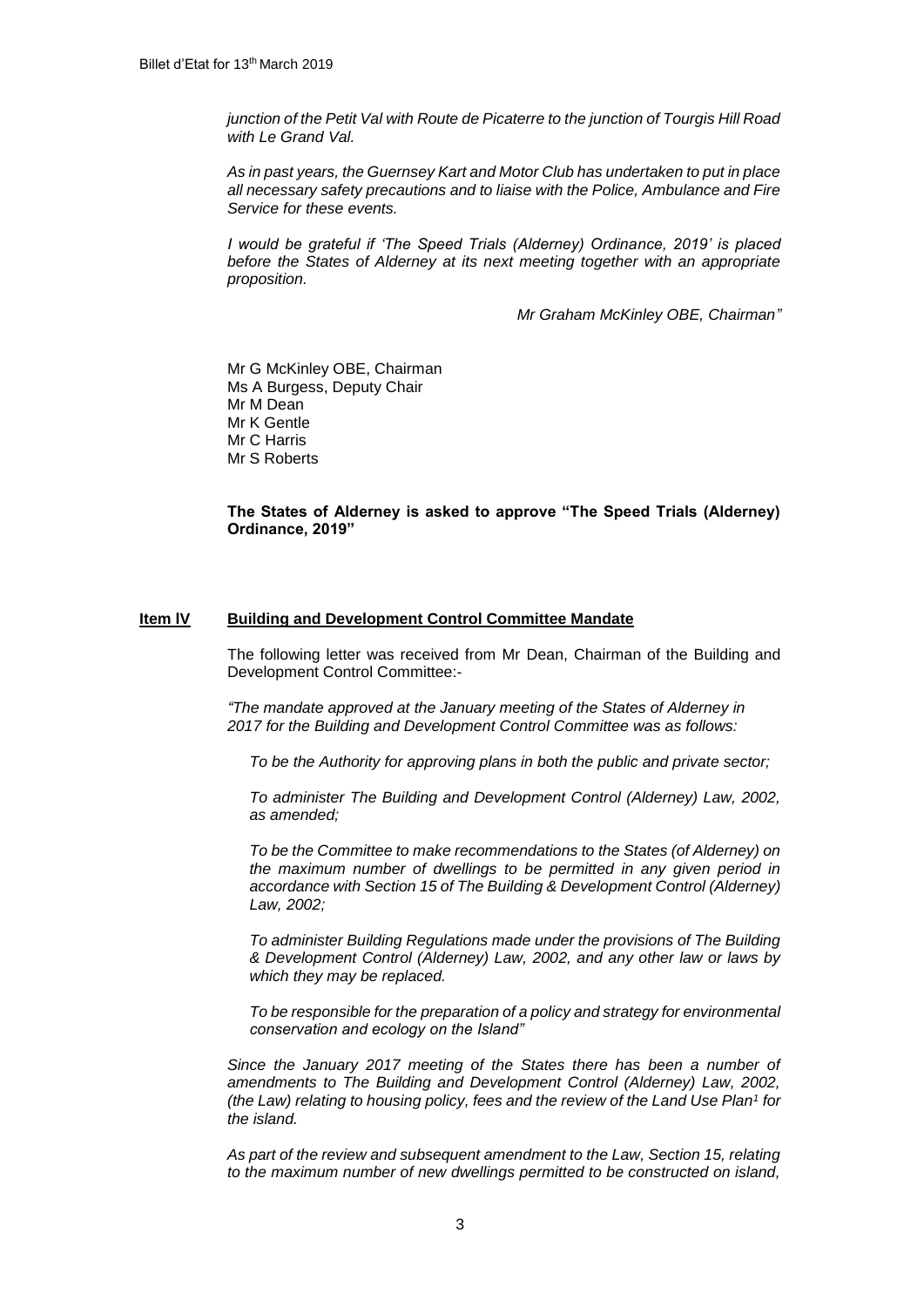*has been removed and a requirement for a housing strategy that responds to the islands needs over the term of the Land Use Plan has been recognised.* 

*A further amendment identified, related to the fees for planning and building regulation chargeable under the Law which previously were dealt with by the Fees (Alderney) Ordinance, 1990. The 1990 Ordinance has now been repealed and replaced<sup>2</sup> with the fees for planning and building regulation being removed from the new ordinance. This now falls within the responsibility of the Committee under the provisions of the Building and Development Control (Alderney) Law to review and put forwards new levels of fees to be charged for such services.* 

*To reflect the aforementioned changes a new mandate for the Committee has been drafted and approved by the Building and Development Control Committee at is meeting of 17th January, 2019. I would be grateful if the new Committee mandate is placed for approval before the next meeting of the States of Alderney with an appropriate proposition.*

*Mr Mike Dean, Chairman"*

 $1$  The Land Use Plan for 2017 was formally approved by the States of Alderney at its meeting of the 14<sup>th</sup> March, 2018

 $2$  The Fees (Alderney) Ordinance, 2018 (XVII / 2018) approved by the States of Alderney 19th December, 2018.

Mr M Dean, Chairman Mr K Gentle, Deputy Chair Mr D Earl Mr A Snowdon

**The States of Alderney is asked to approve the adoption of the new mandate for the Building and Development Control Committee, as follows:-**

**"Building and Development Control Committee Mandate**

- **To administer The Building & Development Control (Alderney) Law, 2002, (the Law) as amended.**
- **To be the Authority for approving plans in both the public and private sector.**
- **To be the Committee for the preparation, maintenance and operation of the Land Use Plan as per Part IV of The Building & Development Control (Alderney) Law, 2002 as amended.**
- **To administer Building Regulations made under the provisions of part VI of The Building & Development Control (Alderney) Law, 2002, as amended and any other law or laws by which they may be replaced.**
- **To be the body responsible for reviewing the levels of fees chargeable for both planning and building regulations.**
- **To be responsible for the preparation of policy and strategy for housing.**
- **To be responsible for the preparation of policy and strategy for environmental conservation and ecology on the Island.**